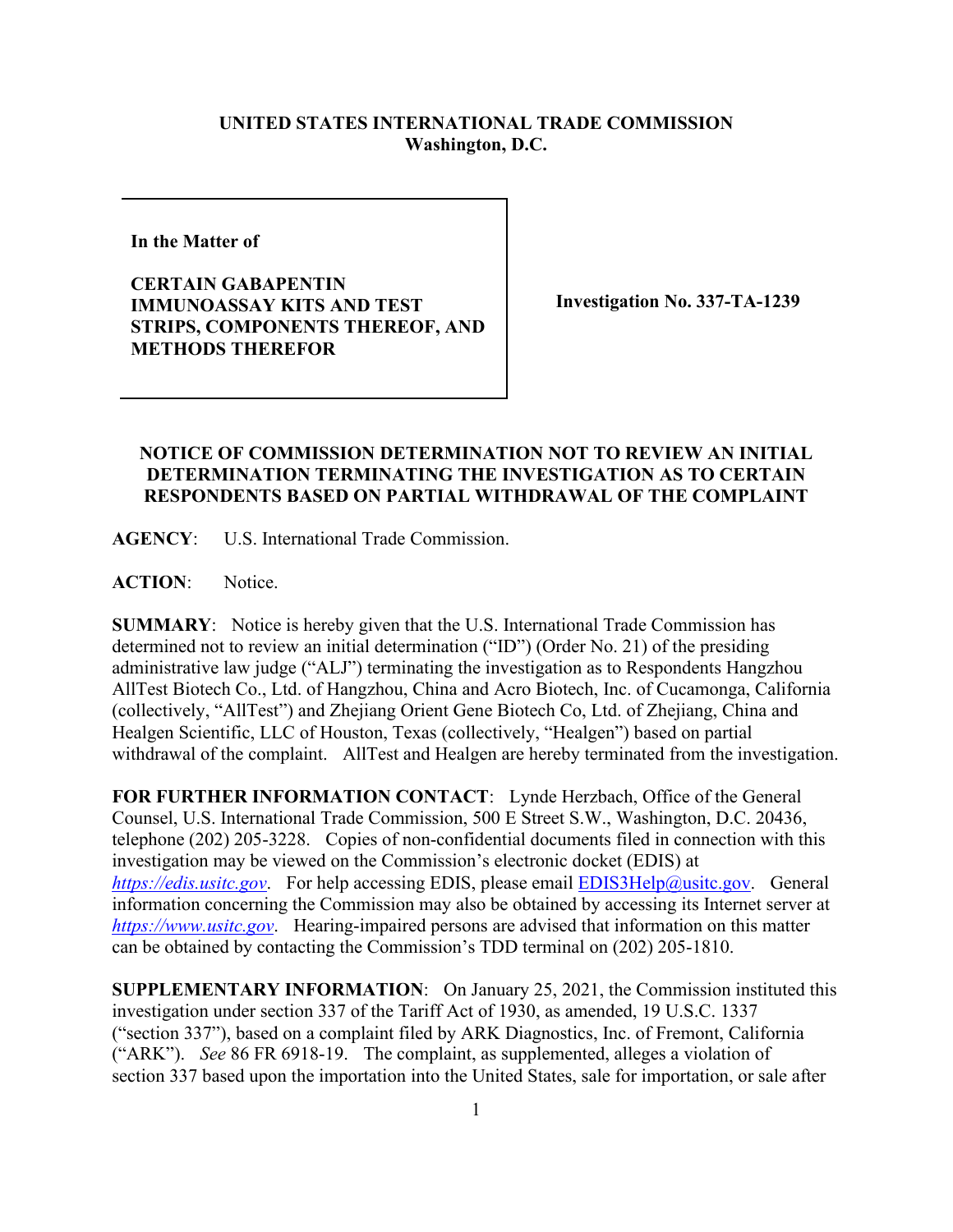importation into the United States of certain gabapentin immunoassay kits and test strips, components thereof, and methods therefor by reason of infringement of certain claims of U.S. Patent Nos. 8,828,665 and 10,203,345. *Id.* The complaint further alleges that a domestic industry exists. *Id*. The notice of investigation names fourteen respondents, including AllTest and Healgen. *See id*. The complaint and notice of investigation were later amended to add two respondents. Order No. 8 (March 9, 2021), *unreviewed by* 86 FR 16640-41 (March 30, 2021).

On May 27, 2021, ARK filed a motion to terminate the investigation as to AllTest and Healgen based on partial withdrawal of the complaint. ARK represented that AllTest did not oppose the motion. On June 3, 2021, Healgen filed a response to the motion, stating that Healgen agrees the investigation should be terminated as to them but with prejudice. On June 10, 2021, ARK filed an unopposed motion for leave to file a reply in support of its motion.

On June 14, 2021, the ALJ issued the subject ID granting ARK's motion to terminate. *See* Order No. 21 (June 14, 2021). The ID finds that the motion complies with Commission Rule 210.21(a) (19 CFR 210.21(a)) and was made before the issuance of any ID on violation of section 337, and that there are no extraordinary circumstances that warrant denying the motion. The ID also grants ARK's unopposed motion to file a reply. No party petitioned for review of the subject ID.

The Commission has determined not to review the subject ID (Order No. 21). The Commission notes that it would be premature at this time for the Commission to decide the effect, if any, of this termination on a future complaint that might be filed. Accordingly, the Commission need not and does not now decide what action it may take, or what conditions may apply, should ARK file another complaint against Healgen based on the same or similar alleged violations of section 337. Nor does the Commission now decide whether and how, if a new investigation were instituted against Healgen based on the same or similar allegations, the record from the instant investigation may be used in such future investigation.

AllTest and Healgen are hereby terminated from the investigation.

The Commission vote for this determination took place on July 1, 2021.

While temporary remote operating procedures are in place in response to COVID-19, the Office of the Secretary is not able to serve parties that have not retained counsel or otherwise provided a point of contact for electronic service. Accordingly, pursuant to Commission Rules 201.16(a) and 210.7(a)(1) (19 CFR 201.16(a), 210.7(a)(1)), the Commission orders that the complainant complete service for any party/parties without a method of electronic service noted on the attached Certificate of Service and shall file proof of service on the Electronic Document Information System (EDIS).